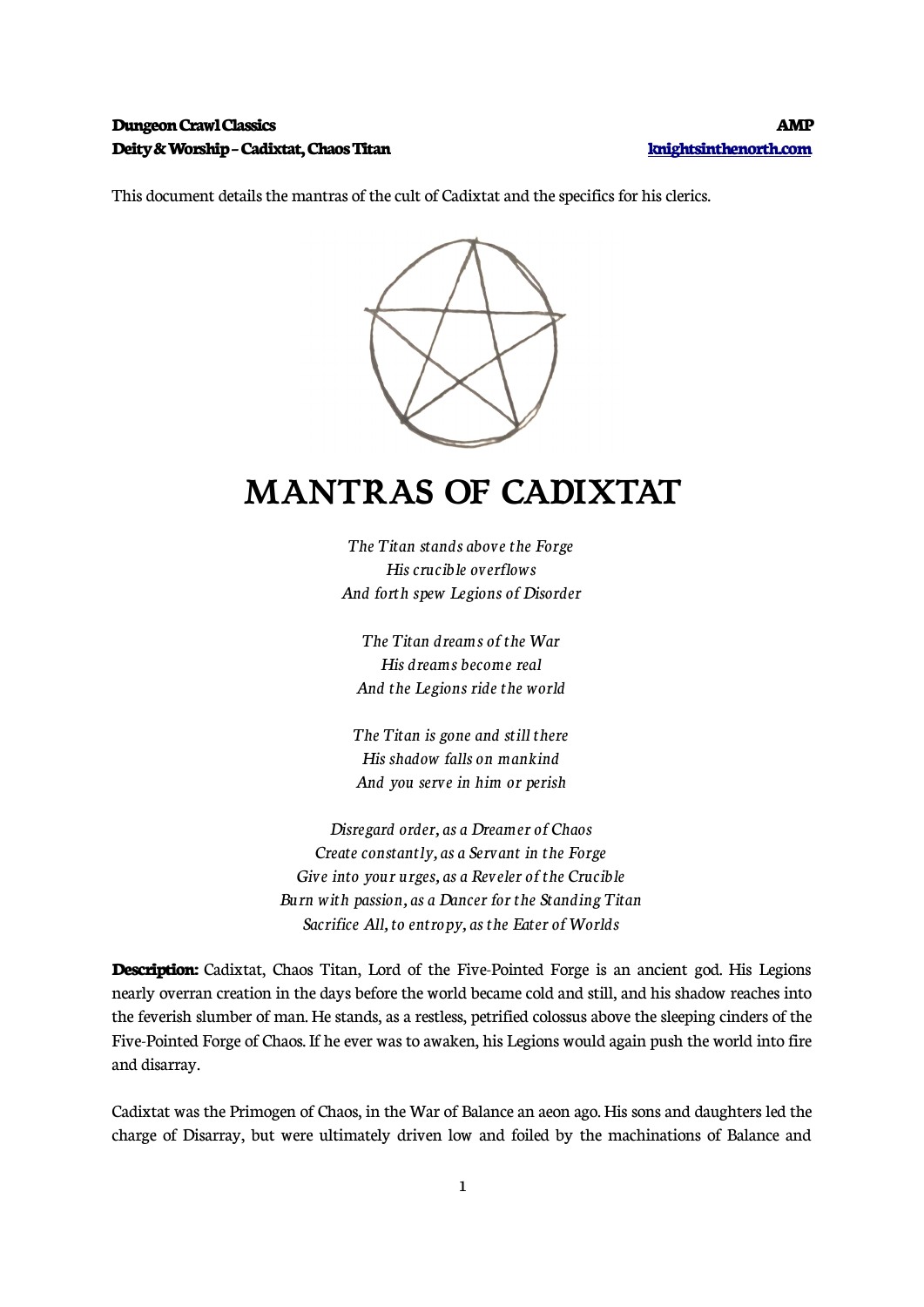Order. His flame was extinguished, his kin slain, and the Primogen of Chaos was left petrified and dreaming, standing above the Five-Pointed Forge.

The Cult of Cadixtat is a somber force: they have no churches, nor do they tout any services to the masses. Still, those in the know may enlist their assistance, and many larger settlements hold frequent but semi-secret gatherings of believers.

The servants of Cadixtat are often discredited craftsmen cast out of their guilds, or madmen infected with a feverish urge to create. Cadixtat grants dreams of inspiration, and his faithful often show macabre and unlikely talent to invent and design unorthodox solutions and handiworks. Local cult gatherings choose the greatest among them as the Standing Man or Woman of their group, but beyond this there is no centralized leadership for the cult. The Standing One of a group is expected to stop creating, however skilled they may be in their art: petrifying their skill much like the Lord of the Five-Pointed Forge himself is forced to cease his creation. The ritual to choose a Standing One is one-on-one duel to the death, each contestant using their creations as the weapons of choice: this means that few poets ever hold these positions for very long.

Cadixtat is a god whose power is all but gone with the winds of change. It is unsure whether most of his worshipers even understand what calamity his awakening would bring to the lands of man, but assuredly few of them even care.

#### **Aligned deities:**

None alive.

#### **Opposed deities:**

Choranus, the Seer Father Melniscar, the Infinite Order Daenthar, the Mountain Lord Ildavir, Goddess of Nature

**Services of the Cult:** The Cult of Cadixtat is a hotbed of creativity. Roll a DC 10 Luck check when looking for any type of craftsman or creator: if successful, one of the local cult members is a virtuoso in the field, able to provide mastercrafted creations for a price. However, the blessings of Cadixtat come with a caveat: the creations of his servants are always unusual to say the least, and tainted with the touch of chaos, to the point where they may anger lawful deities when used.

## **Clerics of Cadixtat**

 $\overline{a}$ 

**Symbol:** The symbol of Cadixtat is the Crucible of the Five-Pointed Forge. It is usually present somewhere on the accoutrements of his clerics.

**Weapon Proficiencies:** As chaotic clerics, with the addition of clubs, hammers and mauls. Also, they are proficient to use any tools of their trade as weapons, even after ascending to level 1.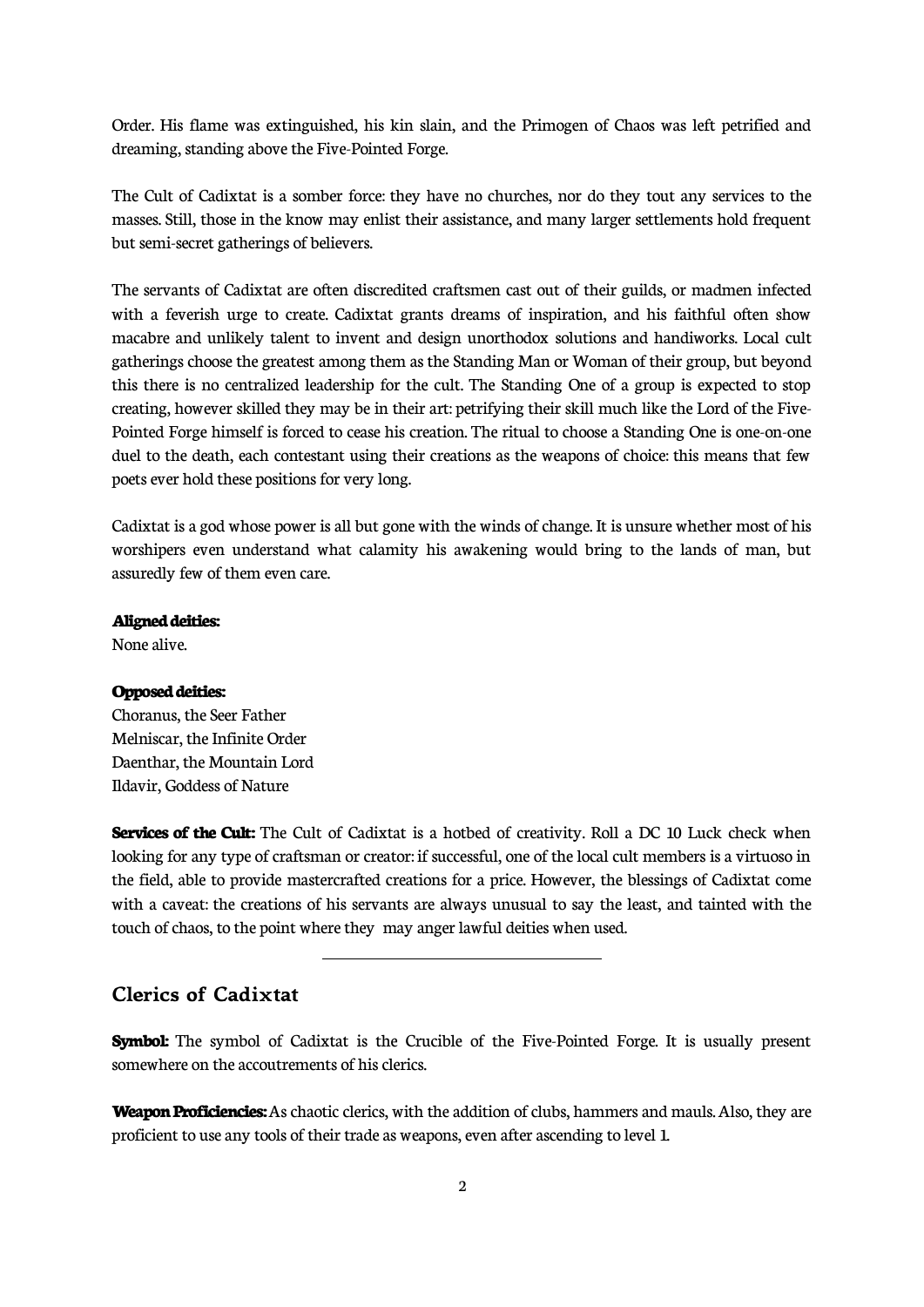**Special:** Cadixtat is a shadow of his former glory, but provides his faithful with the few following favours.

- Worshipers of Cadixtat may spellburn from their STR or STA on skill checks related to their core occupation abilities. The resulting creations are always chaotic in alignment.
- Clerics of Cadixtat may be granted the spells Mending and Sword Magic by their deity.
- When applied by a cleric of Cadixtat, the lay on hands ability always produces odd, creativelyshaped scars.

**Turn unholy:** Angels, paladins, lawful dragons, Lords of Law, Lawful Primes, some law-aligned humanoids and monsters (Judge's discretion), worshipers of opposed deities, creations of Order or Balance, automatons of Law aligned creators, lawful or neutral thieves, rogues and spies.

| TABLE A: Cadixtat's Disapproval |                                                                                                                                                                                                                                                                                                                                                                                                               |  |
|---------------------------------|---------------------------------------------------------------------------------------------------------------------------------------------------------------------------------------------------------------------------------------------------------------------------------------------------------------------------------------------------------------------------------------------------------------|--|
| Roll                            | Disapproval                                                                                                                                                                                                                                                                                                                                                                                                   |  |
| 0 or<br>less                    | The cleric is driven by a fit of atonement. They can do nothing but recite the mantras of<br>Cadixtat for the next 10 minutes, starting as soon as they're not in immediate danger. This<br>effect can be avoided by sacrificing an object (worth a minimum of 1 gp) to Cadixtat by<br>destroying it.                                                                                                         |  |
| $\mathbf{1}$                    | The cleric must atone for their sins. They can do nothing but recite the mantras of<br>Cadixtat for the next 10 minutes, starting as soon as they're not in immediate danger. This<br>effect can be avoided by sacrificing an object (worth a minimum of 5 gp) to Cadixtat by<br>destroying it.                                                                                                               |  |
| $\overline{2}$                  | The cleric must clear their conscience as soon as they're able. They must spend a full hour<br>in prayer and worship, starting as soon as they are out of immediate danger. Failure to<br>complete the prayer within 120 minutes incurs a -1 penalty to all spell checks until prayer<br>is complete. This effect can be avoided by sacrificing an object (minimum of 10 gp) to<br>Cadixtat by destroying it. |  |
| 3                               | The cleric must increase Cadixtat's fame with a new creation they then donate (worth at<br>least 5 gp). They incur a -1 penalty to spell checks until they complete this task.                                                                                                                                                                                                                                |  |
| $\overline{\mathbf{4}}$         | The cleric incurs Cadixtat's wrath: a -1 to spell checks for a day, and they roll all skill<br>checks on -1d for the duration of the effect.                                                                                                                                                                                                                                                                  |  |
| 5                               | The cleric undergoes the test of creative humility. For the remainder of the day they must<br>treat all chaotic characters and creatures as their superiors. Failure to do so results in loss of<br>all spellcasting ability including healing for the remainder of the day.                                                                                                                                  |  |

**Disapproval:** Clerics of Cadixtat use the following table for disapproval checks.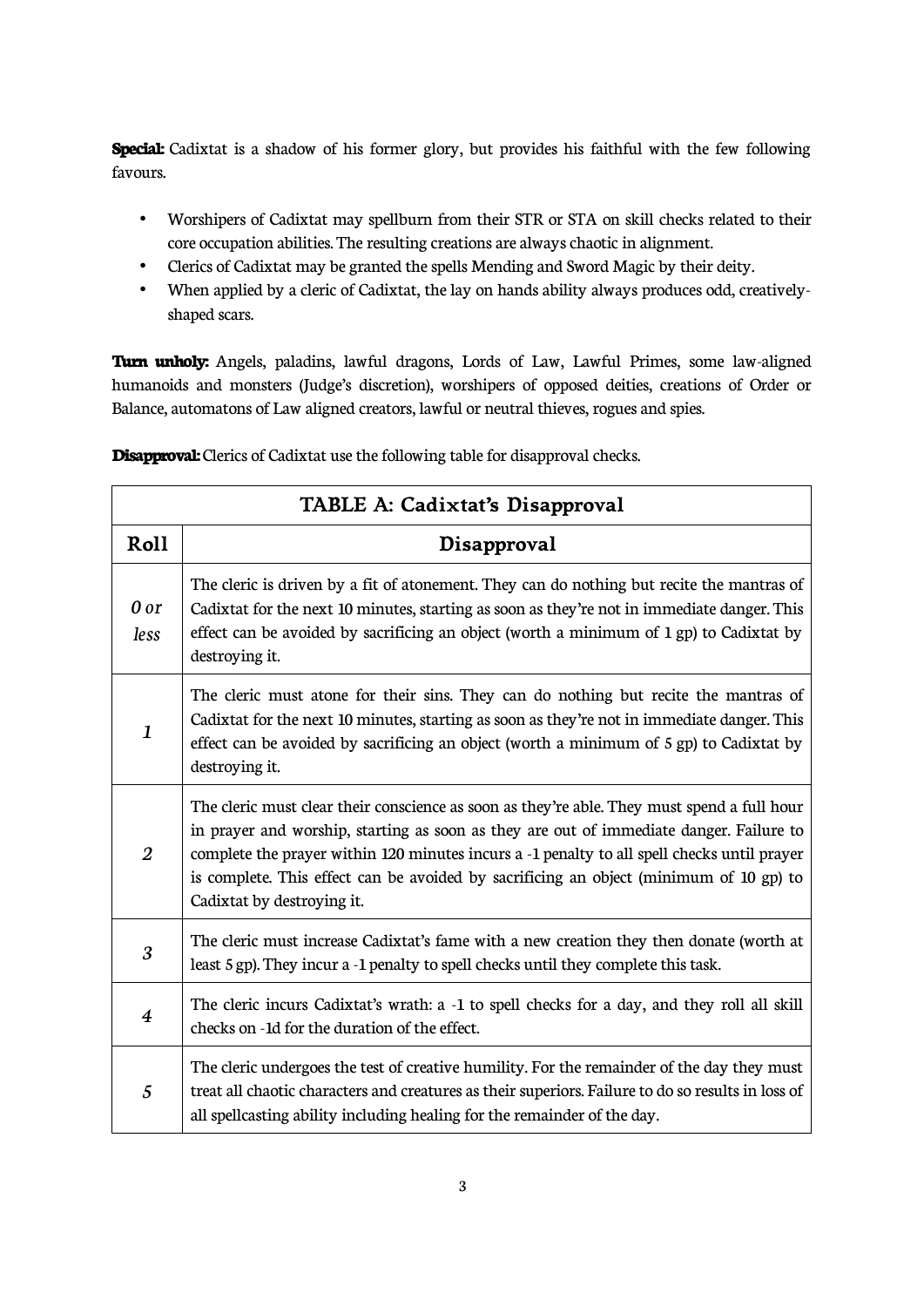| 6  | The cleric incurs an immediate -1 to all spell checks until they create a quality example of<br>their craft (a roll of 20 or more on a relevant skill check).                                                                                                                                                                                                                                             |
|----|-----------------------------------------------------------------------------------------------------------------------------------------------------------------------------------------------------------------------------------------------------------------------------------------------------------------------------------------------------------------------------------------------------------|
| 7  | The cleric must endure the test of understanding. They are wracked by a wasting disease<br>which saps 1 point from their Stamina, Strength and Agility each. The damage heals at the<br>normal rate, but cannot be healed by other means. Additionally, their skill checks suffer a<br>-1d penalty for the duration of the effect.                                                                        |
| 8  | The cleric immediately incurs a -4 penalty to the spell or ability that caused the<br>disapproval. This lasts until the next day. Additionally, they suffer powerful creative<br>urges, keeping them from comfortable rest during the following night: the lack of sleep<br>causes -1d on all of their checks on the following day, unless a DC 5 Will save is passed<br>during the night.                |
| 9  | The cleric immediately incurs a -2 penalty to all checks until the next day. Also, they<br>dream of the things they can create with Cadixtat's blessings, and this keeps them from<br>rest during the following night, causing -1d on all of their rolls on the following day unless<br>a DC 10 Will save is passed during the night.                                                                     |
| 10 | The cleric loses access to one randomly determined 1st level spell for the remainder of the<br>day. Also, they are afflicted by nightmares of their greatest future masterworks: this causes<br>a -1d on all of their rolls on the following day unless a DC 15 Will save is passed.                                                                                                                      |
| 11 | The cleric is ordered to meditate upon the nature of chaos and creation. They incur a -2 to<br>all checks. The only way to lift the penalty is to meditate: for each full day spent working<br>their chosen art or occupation the cleric can make a DC 15 Will save to remove the effect.                                                                                                                 |
| 12 | The cleric is temporarily disowned by Cadixtat. For the rest of the day they cannot gain<br>XP. Also the part(s) of their body associated with their art or occupation are permanently<br>blackened by the soot of the Five-Pointed Forge (this causes no mechanical effect).                                                                                                                             |
| 13 | The cleric loses access to two random 1st level spells for the remainder of the day. Also, the<br>mark of Cadixtat appears as a painful brand on their body; this effect is permanent, and<br>may mar them for life.                                                                                                                                                                                      |
| 14 | Calculate the clerics net worth in gold pieces. The cleric incurs a permanent -4 penalty to<br>spell checks, which persists until they have rid themselves 40% of this value; each 10%<br>increment drops the penalty by -1. The wealth has to be used in the glory of chaos. Also,<br>anything the cleric creates from now on carries the symbol of the Five-Pointed Forge; this<br>effect is permanent. |
| 15 | Cadixtat is not pleased. The clerics disapproval does not reset the following day. The next<br>day things return to normal. Also, the cleric permanently suffers an unsettling urge to<br>explain the details of their feverish inspiration to anyone willing to listen; this effect is<br>permanent.                                                                                                     |